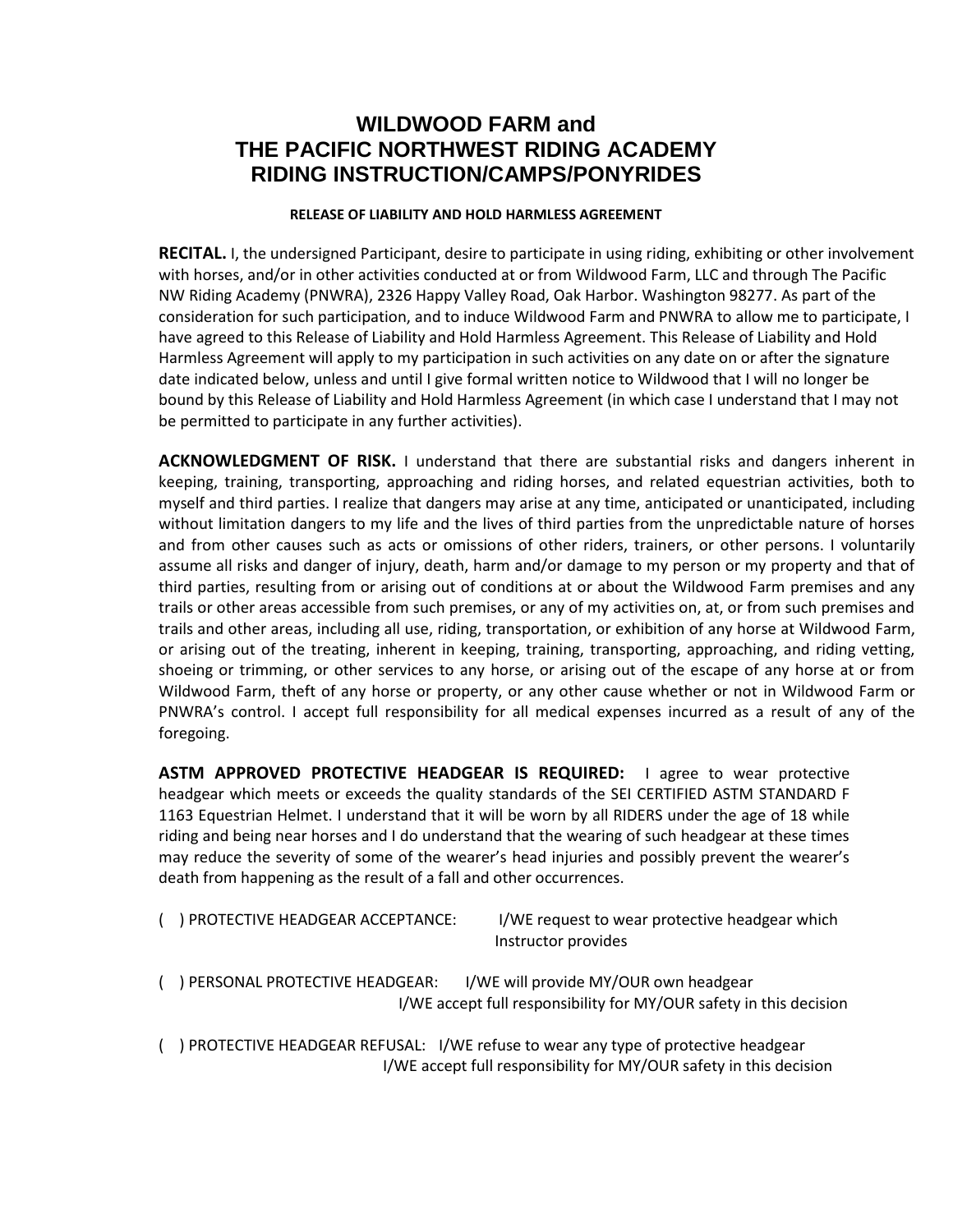**RELEASE, HOLD HARMLESS, WAIVER, PLEDGE.** I further release, discharge and agree to indemnify and hold harmless Wildwood Farm and PNWRA, its owners, manager, agents, officers, employees, contractors, veterinarians and farriers, and successors of the foregoing, to the fullest extent allowed by law, from any claim, suit, expense or loss which arises out of my participation in activities at (or the use of) the premises of Wildwood Farm or any trails or other areas accessible therefrom, stabling of horses at Wildwood Farm, my involvement in use, care, handling, approaching, riding, pasturing, transportation or exhibiting of any horses (including without limitation any horses or equipment or tack that may be provided by Wildwood Farm & PNWRA), or the condition of the premises, horses, equipment or tack at Wildwood or any trails or other areas accessible therefrom, except to the extent resulting from any act or omission of a Wildwood Farm or PNWRA employee, agent or contractor that constitutes a willful or wanton disregard for safety. I further waive and release subrogation claims of all medical, disability, property and liability insurers, including, but not limited to damage resulting from medical and convalescent care, and cost of support; and, as security for this Release and Hold Harmless, I grant and pledge a security interest in all money and proceeds arising from any claim therefor, including insurance proceeds, trust and guardianship, remainders and proceeds from testate or intestate succession, which I agree not to relinquish or disclaim.

**SADDLE GIRTHS/NATURAL LOOSENING:** I understand that saddle girths (saddle fasteners around a horse's belly) may loosen during a ride. If a rider notices this, he/she must alert the riding instructor as quickly as possible so action can be taken to avoid slippage of saddle and a potential fall from the animal.

**SUPPLEMENT TO STATUTORY LIMITATIONS OF LIABILITY.** I understand that Wildwood Farm's liabilities as an equine activity sponsor are limited by Washington State law, at RCW 4.24.540 and otherwise, and I intend Wildwood Farm's and PNWRA's rights under this Release of Liability and Hold Harmless to be in addition to those statutory limitations and not as a replacement for them.

**MEDICAL CONDITIONS DISCLOSED.** I agree to disclose any medical conditions that might impact my ability to ride and/or the ability of my instructor to assist in case of an emergency. These conditions include but are not limited to: back injuries, hip or knee replacements, heart conditions or allergies. If you have any medical conditions please note them on page 3 of this form.

BY MY SIGNATURE, I ACKNOWLEDGE THAT I HAVE READ AND UNDERSTOOD THE FOREGOING RELEASE OF LIABILITY AND HOLD HARMLESS AGREEMENT AND HAVE AGREED TO IT VOLUNTARILY, INTENDING TO BE LEGALLY BOUND.

| Date Signed:                                                                 | Printed Name of Participant:                          |  |  |  |
|------------------------------------------------------------------------------|-------------------------------------------------------|--|--|--|
| The Participant is (check one):                                              |                                                       |  |  |  |
| 18 years of age or older:<br>Under 18 years of age:<br>Signature if over 18: |                                                       |  |  |  |
|                                                                              | ADULT MUST COMPLETE THE FOLLOWING FOR/AS PARCITIPANT: |  |  |  |
| Printed Name of adult Guardian                                               |                                                       |  |  |  |
| Relationship to participant:                                                 |                                                       |  |  |  |

## **EACH INDIVUDAL PARTICIPANT MUST SIGN A SEPARATE FORM**